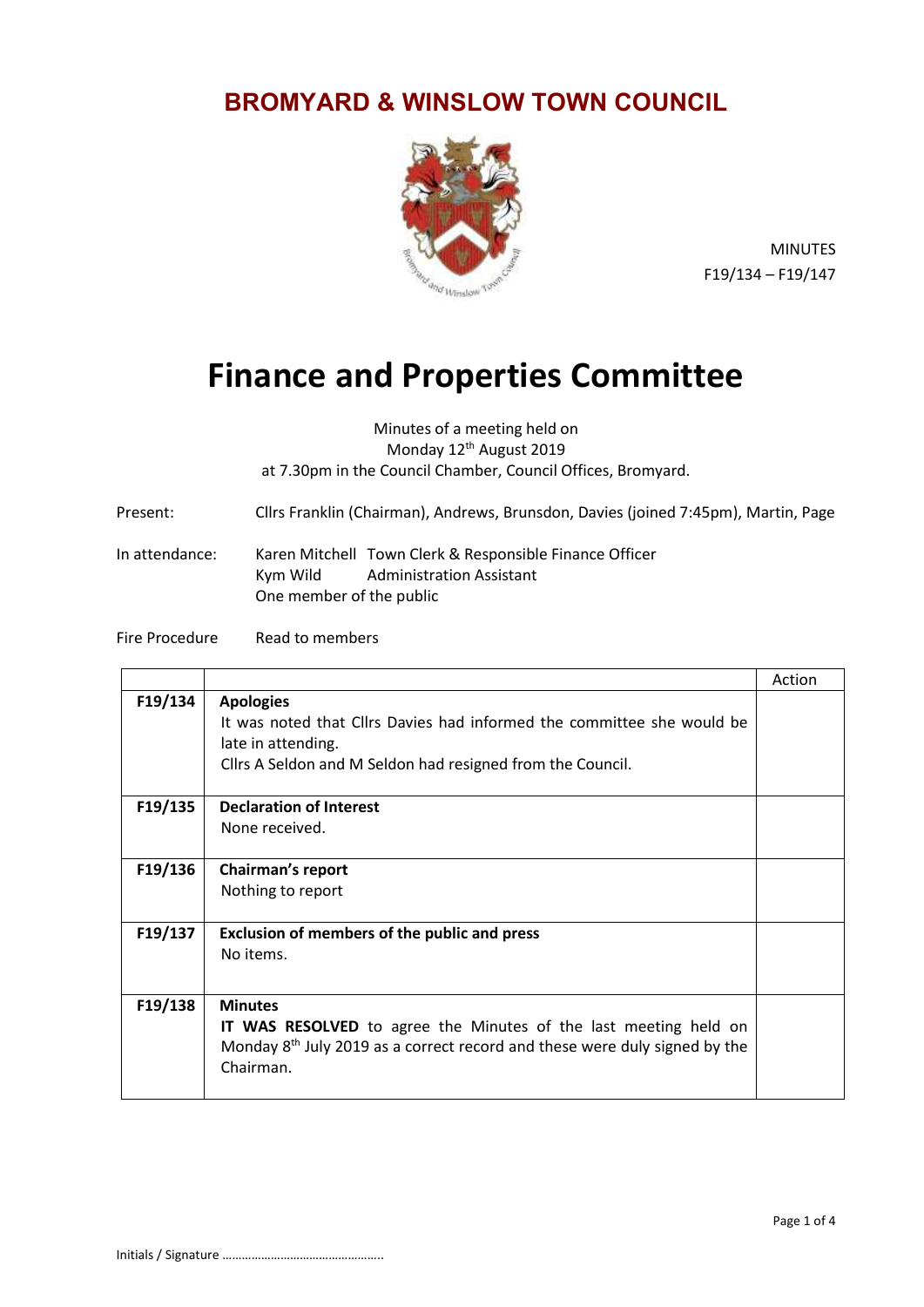| F19/147<br>Item<br>moved<br>forward | <b>Correspondence for Information</b><br>Letter from local resident regarding the Committee's decision to use<br>recycling bins at the Old Vicarage and Heritage Centre.<br>This matter was discussed.                                                                                                        | Town<br>Clerk |
|-------------------------------------|---------------------------------------------------------------------------------------------------------------------------------------------------------------------------------------------------------------------------------------------------------------------------------------------------------------|---------------|
| F19/139                             | <b>Repairs, Renewals and Lengthsman</b><br>The Town Clerk reported:                                                                                                                                                                                                                                           |               |
|                                     | 1. Old Vicarage - Cellar Entrance Repairs<br>Repairs to the roof of the entrance to the cellar were completed.                                                                                                                                                                                                |               |
|                                     | Tenbury Road - Public toilets<br>The blockage at these facilities had been cleared by Drain Clear.<br>P3 Scheme                                                                                                                                                                                               |               |
|                                     | The Lengthsman would be replacing the gate post on the footpath WN2<br>(at Winslow Road end).                                                                                                                                                                                                                 |               |
|                                     | 2. Old Vicarage - Ground Floor Office (Vacant)<br>The market stalls had now been removed from this office and<br>decorations had been completed, sufficient to seek a new tenant<br>(works ordered under Town Clerk's delegated authority).                                                                   |               |
|                                     | Members requested that the rental information be passed to Bromyard<br>Info for promotion of this opportunity.                                                                                                                                                                                                | Town<br>Clerk |
|                                     | 3. Old Vicarage - Window Repainting (F19/31)<br>Members considered costs for repainting 8 no. windows (internal and<br>external). This matter was discussed.                                                                                                                                                  |               |
|                                     | IT WAS RESOLVED to approve the quotation from J & B Decorators in the<br>sum of £796.<br>The Town Clerk was instructed to order the works.                                                                                                                                                                    | Town<br>Clerk |
|                                     | 7.45pm Cllr. Davies arrived to the meeting                                                                                                                                                                                                                                                                    |               |
| F19/140                             | Matter Arising from the Minutes - FOR INFORMATION ONLY<br>The Town Clerk reported:                                                                                                                                                                                                                            |               |
|                                     | F19/129 Flag Pole, Old Vicarage Complex - HC Building Conservation<br>Officer had confirmed that re-siting a new pole would not require<br>Listed Building Consent. Planning permission woulod not be<br>required provided the flags flown do not display any advertising.                                    |               |
|                                     | F19/132 Waste Management<br>Herefordshire Council has advised that the Town Council will be<br>charged for all five bins regardless of how many bins are emptied at<br>the fortnightly collection (cost £3.25 per bin).<br>Following discussion, IT WAS RESOLVED to reduce the number of<br>bins from 5 to 3. | Town<br>Clerk |
|                                     | F19/104 Business Rates<br>This exercise had now been completed and the scheduled<br>submitted to Herefordshire Council for consideration.<br>Noted.                                                                                                                                                           |               |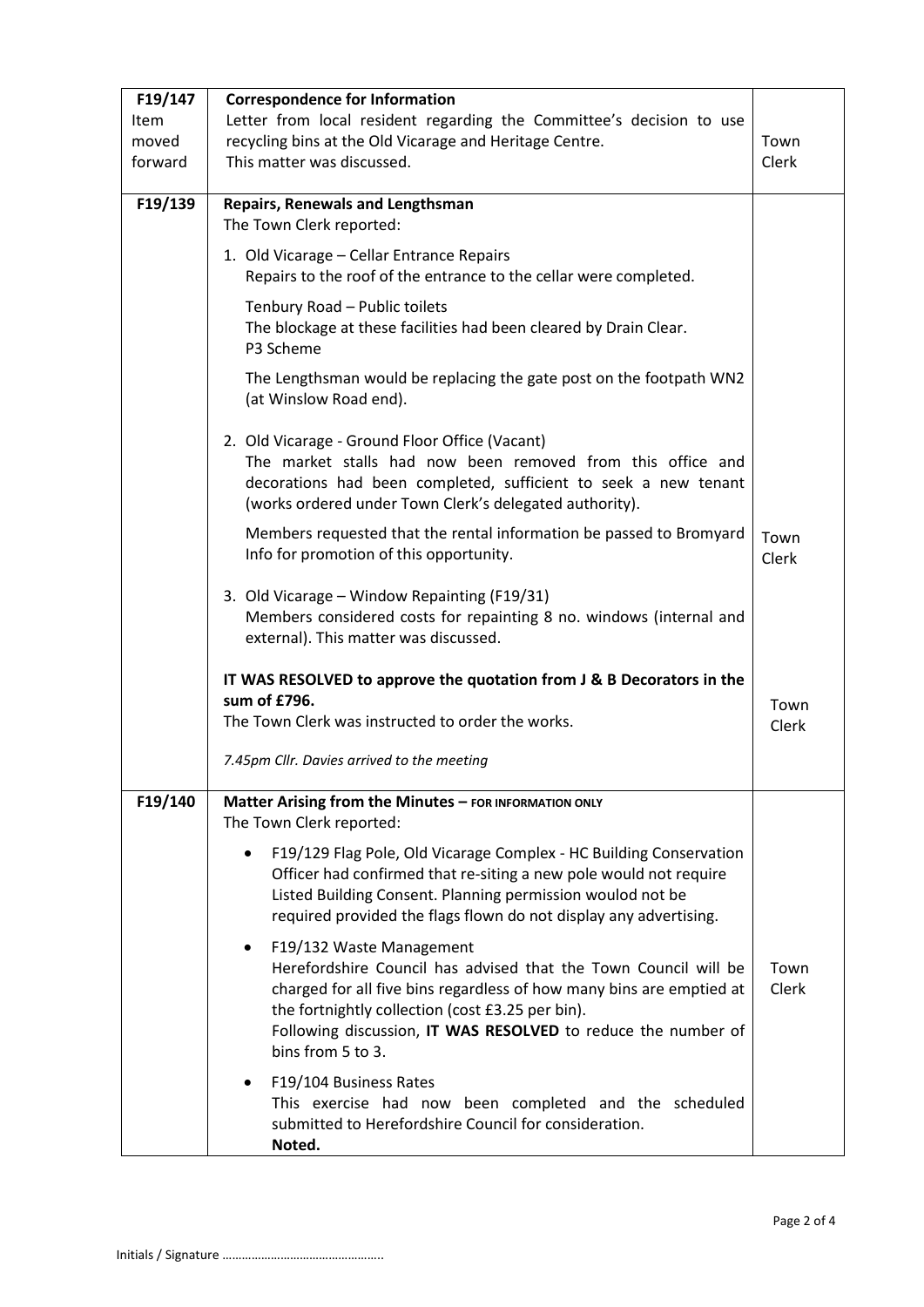|         |                                                                                                                                                                                                                                                                                                                                  | Action        |
|---------|----------------------------------------------------------------------------------------------------------------------------------------------------------------------------------------------------------------------------------------------------------------------------------------------------------------------------------|---------------|
| F19/141 | <b>Finance</b><br>Income & Expenditure by Budget Heading:<br>а.<br>IT WAS RESOLVED to receive and accept item a. for month of July<br>2019.                                                                                                                                                                                      |               |
|         | <b>Bank Reconciliation - July 2019</b><br>b.<br>IT WAS RESOLVED to accept item b. for the month of July 2019.<br>Cllr Davies was nominated to initial the Bank Statements and Petty<br>Cash Book.                                                                                                                                |               |
|         | c. Top Sheet - July 2019<br>IT WAS RESOLVED to accept item c for the month of July 2019.                                                                                                                                                                                                                                         |               |
|         | d. Accounts For Scrutiny, non-contract<br>e. Accounts For Scrutiny, contract                                                                                                                                                                                                                                                     |               |
|         | <b>IT WAS RESOLVED</b> to accept items d & e as per the agenda for the<br>month of July 2019.                                                                                                                                                                                                                                    |               |
|         | <b>Report of monthly payments</b><br>f.<br>IT WAS RESOLVED to accept item f. for the month of July 2019 and Cllr<br>Franklin signed the report.                                                                                                                                                                                  |               |
| F19/142 | <b>Financial Reporting</b><br>The Committee considered the appointment of a Councillor to verify bank<br>reconciliations against bank statements/invoice/cheque stubs on a<br>quarterly basis.                                                                                                                                   |               |
|         | IT WAS RESOLVED to adopt this practice on a quarterly rota basis; non<br>cheque signatories to carry out this task.                                                                                                                                                                                                              |               |
|         | IT WAS FURTHER RESOLVED that the following rota would be put in place.<br>Cllr Martin - September 2019<br>Cllr Davies - October, November and December 2019<br>Cllr Brunsdon - January, February, March 2020 (Current Financial Year)<br>Cllr Andrews - April, May, June 2020 (Next Financial Year)                              |               |
| F19/143 | <b>Policies and Procedure</b><br>1. To consider further proposed amendments to the Grant Policy and<br>application form for recommendation to Full Council (formerly item<br>$F19/125$ ).                                                                                                                                        |               |
|         | It was proposed to defer the item to the next meeting. This matter<br>was discussed, alongside the view that Councillors should ensure that<br>they come to meetings fully briefed.                                                                                                                                              |               |
|         | IT WAS RESOLVED to defer the item to the next meeting.<br>Members were requested to notify the Clerk of any changes required<br>prior to the meeting.                                                                                                                                                                            | Town<br>Clerk |
|         | 2. Financial Regulations<br>Members were advised that the new NALC 2019 regulations and<br>guidance (Model) have been received in the office. Comparison work<br>would be undertaken by the Town Clerk against the adopted version<br>and a presentation will be made to a future meeting, for members to<br>consider.<br>Noted. |               |